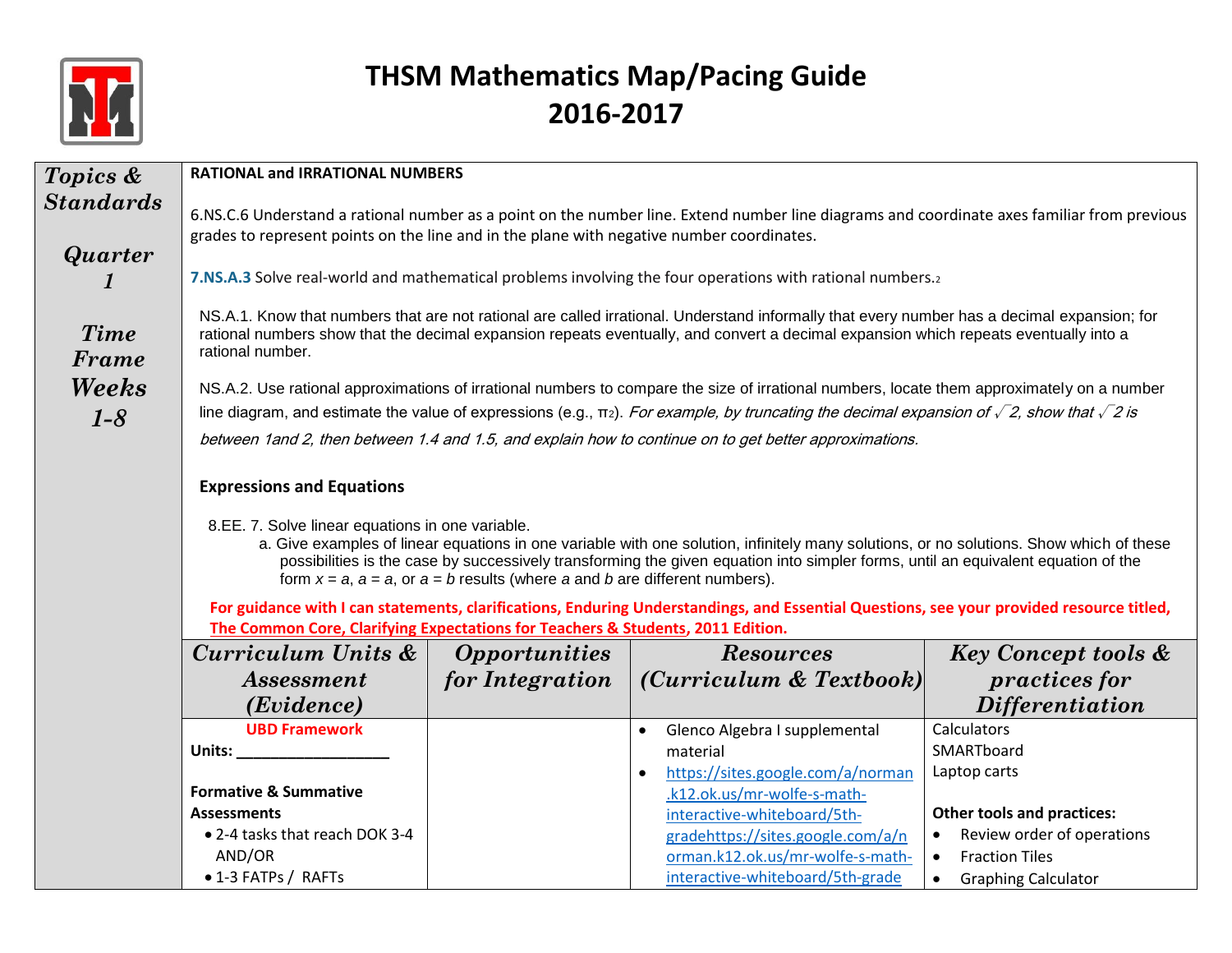|                                   | • At least (1) GRASPS per<br>quarter<br>• At least 1 common short<br>cycle per quarter<br>*Assessments need to be<br>developed by TBT team<br>Aleks Software |                                                                                  | https://sites.google.com/a/norman<br>$\bullet$<br>.k12.ok.us/mr-wolfe-s-math-<br>interactive-whiteboard/5th-grade<br>https://www.bigideasmath.com/pr<br>$\bullet$<br>otected/content/ipe_cc/grade%20<br>7/02/g7_02_01.pdf<br>http://lcms.dadeschools.net/math/Pi<br>$\bullet$<br>zzazz%20Books/http://lcms.dadesch<br>ools.net/math/Pizzazz Books/<br>Pizzazz%20Book%20C.pdf<br>http://www.scsk12.org/SCS/curricu<br>$\bullet$<br>lum guides/6-<br>12 Math Webpage/PDF/gr8statio<br>ns.pdf | Examples of real-world<br>situations that lend themselves<br>to operations with fractions<br><b>Concept/Anchor Charts</b><br>$\bullet$<br>Non-linguistic representations<br>$\bullet$<br>Discourse and questioning<br>Operation stations for fractions<br>$\bullet$ |
|-----------------------------------|--------------------------------------------------------------------------------------------------------------------------------------------------------------|----------------------------------------------------------------------------------|--------------------------------------------------------------------------------------------------------------------------------------------------------------------------------------------------------------------------------------------------------------------------------------------------------------------------------------------------------------------------------------------------------------------------------------------------------------------------------------------|---------------------------------------------------------------------------------------------------------------------------------------------------------------------------------------------------------------------------------------------------------------------|
| Topics &                          | <b>Expressions and Equations</b><br>8.EE. 7. Solve linear equations in one variable.                                                                         |                                                                                  |                                                                                                                                                                                                                                                                                                                                                                                                                                                                                            |                                                                                                                                                                                                                                                                     |
| <b>Standards</b><br>Quarter       | distributive property and collecting like terms.                                                                                                             | from a graph.* Analyze functions using different representations                 | b. Solve linear equations with rational number coefficients, including equations whose solutions require expanding expressions using the<br>FIF.6 Calculate and interpret the average rate of change of a function (presented symbolically or as a table) over a specified interval. Estimate the rate of change                                                                                                                                                                           |                                                                                                                                                                                                                                                                     |
| <b>Time</b><br>Frame<br>Weeks 1-8 | speed.                                                                                                                                                       |                                                                                  | 8. EE. B. 5. Graph proportional relationships, interpreting the unit rate as the slope of the graph. Compare two different proportional relationships represented<br>in different ways. For example, compare a distance-time graph to a distance-time equation to determine which of two moving objects has greater                                                                                                                                                                        |                                                                                                                                                                                                                                                                     |
|                                   | cases.*                                                                                                                                                      | a. Graph linear and quadratic functions and show intercepts, maxima, and minima. | FIF.7. Graph functions expressed symbolically and show key features of the graph, by hand in simple cases and using technology for more complicated                                                                                                                                                                                                                                                                                                                                        |                                                                                                                                                                                                                                                                     |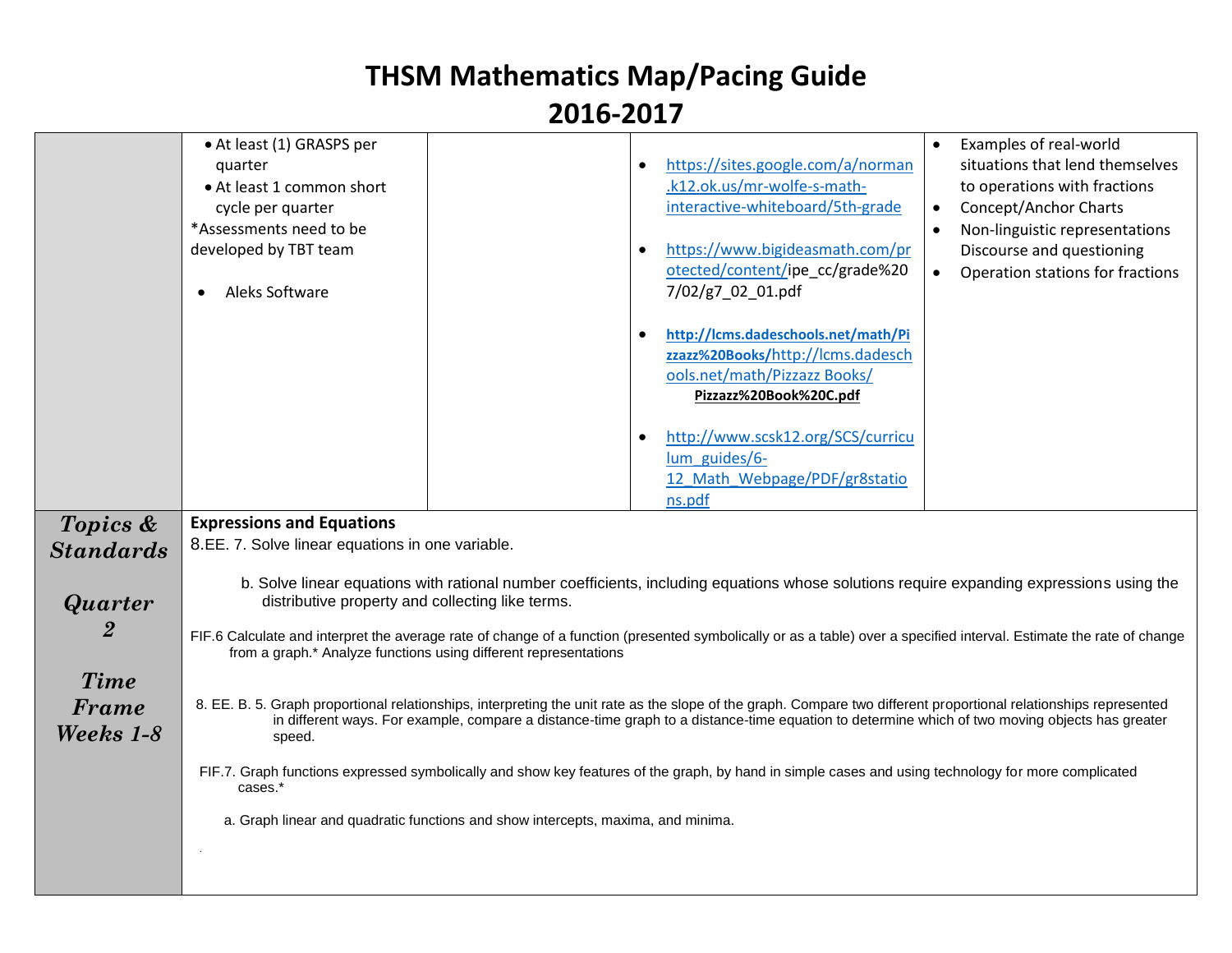|                 | For guidance with I can statements, clarifications, Enduring Understandings, and Essential Questions, see your provided resource titled, The                                                                                                                                                                        |                             |                                                                                                                                                     |                                            |  |
|-----------------|---------------------------------------------------------------------------------------------------------------------------------------------------------------------------------------------------------------------------------------------------------------------------------------------------------------------|-----------------------------|-----------------------------------------------------------------------------------------------------------------------------------------------------|--------------------------------------------|--|
|                 | <b>Common Core, Clarifying Expectations for Teachers &amp; Students, 2011 Edition.</b>                                                                                                                                                                                                                              |                             |                                                                                                                                                     |                                            |  |
|                 | Curriculum Unis &                                                                                                                                                                                                                                                                                                   | <i><b>Opportunities</b></i> | <b>Resources</b>                                                                                                                                    | <b>Key Concept tools &amp;</b>             |  |
|                 | <i>Assessment</i>                                                                                                                                                                                                                                                                                                   | for Integration             | (Curriculum &                                                                                                                                       | <b>Practices</b>                           |  |
|                 | ( <i>Evidence</i> )                                                                                                                                                                                                                                                                                                 |                             | supplemental)                                                                                                                                       |                                            |  |
|                 |                                                                                                                                                                                                                                                                                                                     |                             |                                                                                                                                                     |                                            |  |
|                 | <b>UBD Framework</b>                                                                                                                                                                                                                                                                                                |                             | Glenco Algebra I supplemental                                                                                                                       | <b>Other tools and practices:</b>          |  |
|                 | Units:                                                                                                                                                                                                                                                                                                              |                             | material                                                                                                                                            | Algebra Tiles & Area models                |  |
|                 |                                                                                                                                                                                                                                                                                                                     |                             |                                                                                                                                                     | <b>Graphing Calculators</b><br>$\bullet$   |  |
|                 | <b>Formative &amp; Summative</b>                                                                                                                                                                                                                                                                                    |                             | http://nplainfieldmath.wikispaces.co                                                                                                                | <b>Graphing Software</b><br>$\bullet$      |  |
|                 | <b>Assessments</b><br>• 2-4 tasks that reach DOK 3-4                                                                                                                                                                                                                                                                |                             | m/file/viewhttp://nplainfieldmath.                                                                                                                  | Graphs and equations of real-<br>$\bullet$ |  |
|                 | AND/OR                                                                                                                                                                                                                                                                                                              |                             | wikispaces.com/file/view<br>/Pizzazz+Algebra.pdf                                                                                                    | world applications that apply              |  |
|                 | • 1-3 FATPs / RAFTs                                                                                                                                                                                                                                                                                                 |                             |                                                                                                                                                     | quadratic and exponential<br>functions     |  |
|                 | • At least (1) GRASPS per                                                                                                                                                                                                                                                                                           |                             | <b>Stain Glass window Activity</b>                                                                                                                  | Computer software that<br>$\bullet$        |  |
|                 | quarter                                                                                                                                                                                                                                                                                                             |                             |                                                                                                                                                     | generate graphs of functions               |  |
|                 | • At least 1 common short                                                                                                                                                                                                                                                                                           |                             | Aleks Software                                                                                                                                      | Examples of real-world                     |  |
|                 | cycle per quarter                                                                                                                                                                                                                                                                                                   |                             |                                                                                                                                                     | situations that lend themselves            |  |
|                 | *Assessments need to be                                                                                                                                                                                                                                                                                             |                             |                                                                                                                                                     | to writing equations that model            |  |
|                 | developed by TBT team                                                                                                                                                                                                                                                                                               |                             |                                                                                                                                                     | the contexts                               |  |
|                 |                                                                                                                                                                                                                                                                                                                     |                             |                                                                                                                                                     | <b>Computer Algebra Systems</b>            |  |
|                 | Aleks Software<br>$\bullet$                                                                                                                                                                                                                                                                                         |                             |                                                                                                                                                     | Journals                                   |  |
|                 |                                                                                                                                                                                                                                                                                                                     |                             |                                                                                                                                                     | Concept/Anchor Charts                      |  |
|                 |                                                                                                                                                                                                                                                                                                                     |                             |                                                                                                                                                     | Non-linguistic representations             |  |
|                 |                                                                                                                                                                                                                                                                                                                     |                             |                                                                                                                                                     | Discourse and questioning                  |  |
| Topic &         | 8. EE. B. 5. Graph proportional relationships, interpreting the unit rate as the slope of the graph. Compare two different proportional relationships represented in<br>different ways. For example, compare a distance-time graph to a distance-time equation to determine which of two moving objects has greater |                             |                                                                                                                                                     |                                            |  |
| <b>Standard</b> | speed.                                                                                                                                                                                                                                                                                                              |                             |                                                                                                                                                     |                                            |  |
|                 |                                                                                                                                                                                                                                                                                                                     |                             |                                                                                                                                                     |                                            |  |
|                 | cases.*                                                                                                                                                                                                                                                                                                             |                             | FIF.7. Graph functions expressed symbolically and show key features of the graph, by hand in simple cases and using technology for more complicated |                                            |  |
| Quarter 3       |                                                                                                                                                                                                                                                                                                                     |                             |                                                                                                                                                     |                                            |  |
|                 | a. Graph linear and quadratic functions and show intercepts, maxima, and minima.                                                                                                                                                                                                                                    |                             |                                                                                                                                                     |                                            |  |
|                 | EE.8. Analyze and solve pairs of simultaneous linear equations                                                                                                                                                                                                                                                      |                             |                                                                                                                                                     |                                            |  |
|                 |                                                                                                                                                                                                                                                                                                                     |                             |                                                                                                                                                     |                                            |  |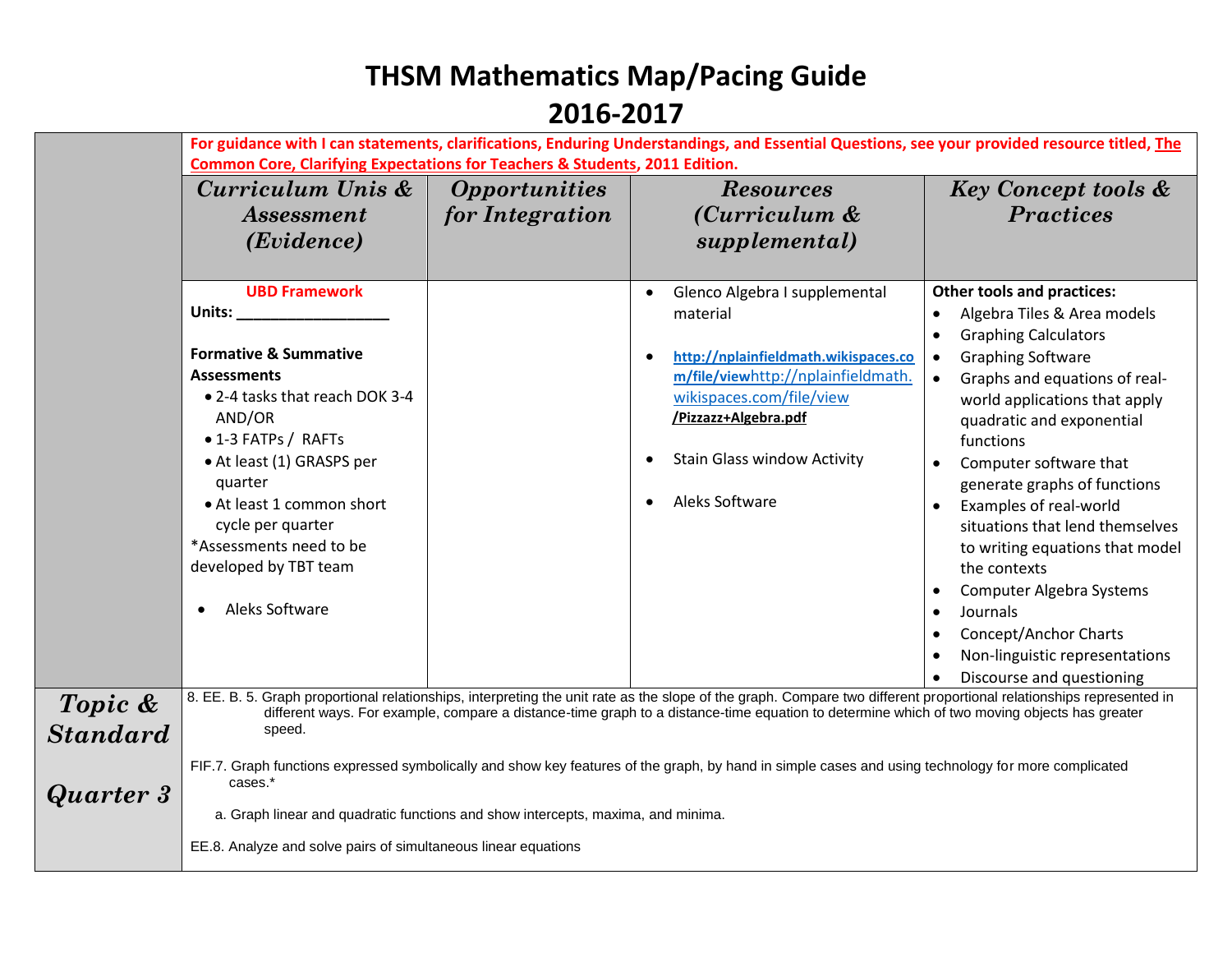| <b>Time</b><br>Frame<br>Weeks 1-8 | a. Understand that solutions to a system of two linear equations in two variables correspond to points of intersection of their graphs, because points of<br>intersection satisfy both equations simultaneous<br>b. Solve systems of two linear equations in two variables algebraically, and estimate solutions by graphing the equations. Solve simple cases by<br>inspection. For example, $3x + 2y = 5$ and $3x + 2y = 6$ have no solution because $3x + 2y$ cannot simultaneously be 5 and 6.<br>For guidance with I can statements, clarifications, Enduring Understandings, and Essential Questions, see your provided resource titled, The Common Core, Clarifying<br><b>Expectations for Teachers &amp; Students, 2011 Edition.</b> |                      |                               |                                                                                                                                                                                                                                                                                                                                                         |  |
|-----------------------------------|----------------------------------------------------------------------------------------------------------------------------------------------------------------------------------------------------------------------------------------------------------------------------------------------------------------------------------------------------------------------------------------------------------------------------------------------------------------------------------------------------------------------------------------------------------------------------------------------------------------------------------------------------------------------------------------------------------------------------------------------|----------------------|-------------------------------|---------------------------------------------------------------------------------------------------------------------------------------------------------------------------------------------------------------------------------------------------------------------------------------------------------------------------------------------------------|--|
|                                   | Curriculum Units &                                                                                                                                                                                                                                                                                                                                                                                                                                                                                                                                                                                                                                                                                                                           | <b>Opportunities</b> | <b>Resources</b>              | Concept Tools &                                                                                                                                                                                                                                                                                                                                         |  |
|                                   | <i>Assessment</i>                                                                                                                                                                                                                                                                                                                                                                                                                                                                                                                                                                                                                                                                                                                            | for Integration      | (Curriculum /Textbook)        | <b>Practices</b>                                                                                                                                                                                                                                                                                                                                        |  |
|                                   | (Evidence)                                                                                                                                                                                                                                                                                                                                                                                                                                                                                                                                                                                                                                                                                                                                   |                      |                               |                                                                                                                                                                                                                                                                                                                                                         |  |
|                                   | <b>UBD Framework</b>                                                                                                                                                                                                                                                                                                                                                                                                                                                                                                                                                                                                                                                                                                                         |                      | Glenco Algebra I supplemental | <b>Other tools and practices:</b>                                                                                                                                                                                                                                                                                                                       |  |
|                                   | Units:                                                                                                                                                                                                                                                                                                                                                                                                                                                                                                                                                                                                                                                                                                                                       |                      | material                      | <b>Graphing Calculators</b><br>$\bullet$                                                                                                                                                                                                                                                                                                                |  |
|                                   |                                                                                                                                                                                                                                                                                                                                                                                                                                                                                                                                                                                                                                                                                                                                              |                      | System Scavenger hunt         | <b>Graphing Software</b>                                                                                                                                                                                                                                                                                                                                |  |
|                                   | <b>Formative &amp; Summative</b><br><b>Assessments</b><br>• 2-4 tasks that reach DOK 3-4<br>AND/OR<br>• 1-3 FATPs / RAFTs<br>• At least (1) GRASPS per<br>quarter<br>• At least 1 common short<br>cycle per quarter<br>*Assessments need to be<br>developed by TBT team<br>Aleks Software                                                                                                                                                                                                                                                                                                                                                                                                                                                    |                      | Aleks Software                | Graphs and equations of real-<br>$\bullet$<br>world applications that apply<br>quadratic and exponential<br>functions<br>Computer software that<br>generate graphs of functions<br>Examples of real-world<br>situations that lend themselves<br>to writing equations that model<br>the contexts<br>Computer Algebra Systems<br>Area models<br>$\bullet$ |  |
|                                   |                                                                                                                                                                                                                                                                                                                                                                                                                                                                                                                                                                                                                                                                                                                                              |                      |                               | Journals<br>$\bullet$<br>Concept/Anchor Charts<br>$\bullet$<br>Non-linguistic representations<br>Discourse and questioning                                                                                                                                                                                                                              |  |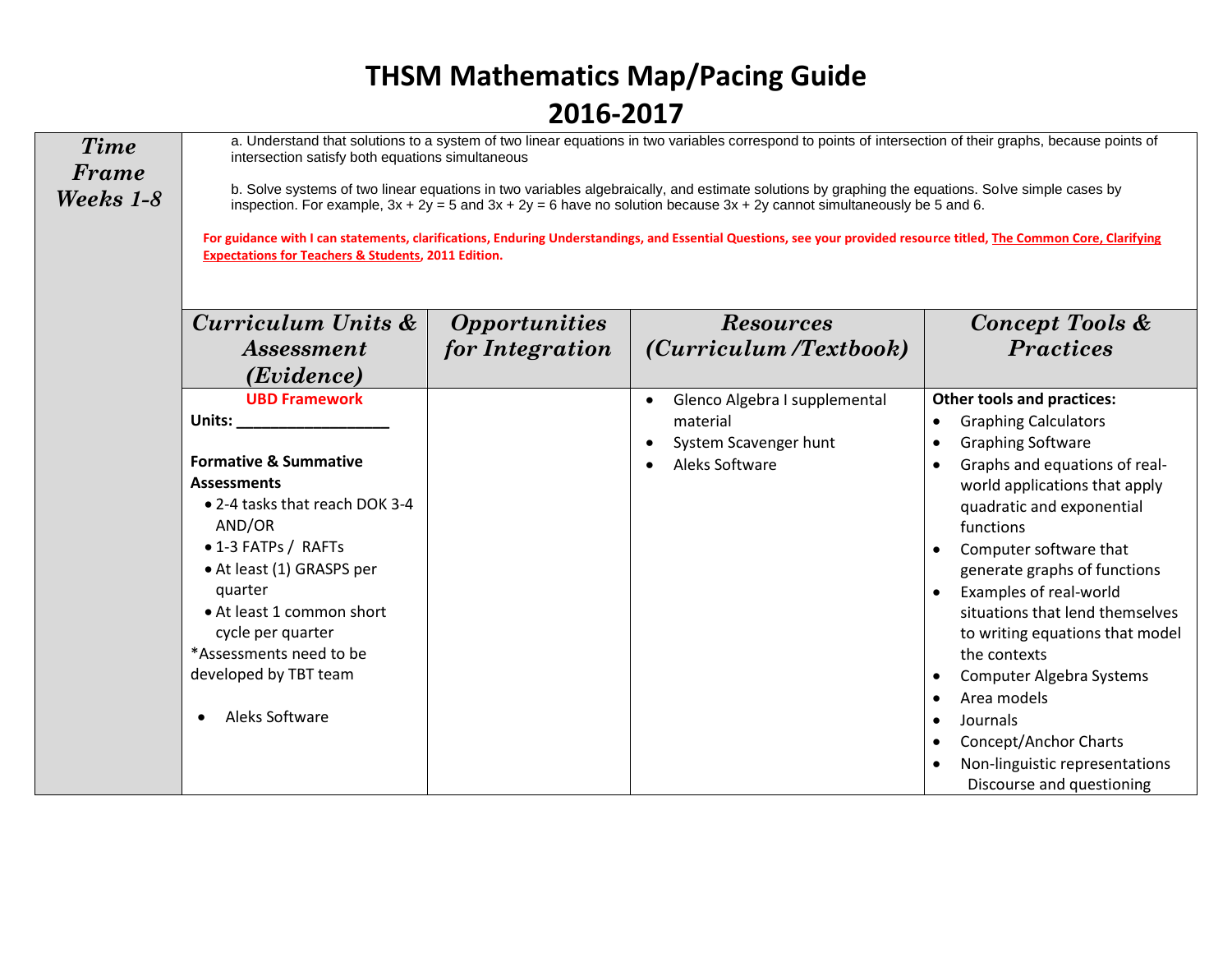| Topic &         | EE.8. Analyze and solve pairs of simultaneous linear equations                                                                                               |                             |                                                                                                                                                                                                                                                                                                                                |                                   |  |
|-----------------|--------------------------------------------------------------------------------------------------------------------------------------------------------------|-----------------------------|--------------------------------------------------------------------------------------------------------------------------------------------------------------------------------------------------------------------------------------------------------------------------------------------------------------------------------|-----------------------------------|--|
| <b>Standard</b> | b. Solve systems of two linear equations in two variables algebraically, and estimate solutions by graphing the equations. Solve simple cases by inspection. |                             |                                                                                                                                                                                                                                                                                                                                |                                   |  |
| Quarter 4       | For example, $3x + 2y = 5$ and $3x + 2y = 6$ have no solution because $3x + 2y$ cannot simultaneously be 5 and 6.                                            |                             |                                                                                                                                                                                                                                                                                                                                |                                   |  |
|                 |                                                                                                                                                              |                             | c. Solve real-world and mathematical problems leading to two linear equations in two variables. For example, given coordinates for two pairs of points,                                                                                                                                                                        |                                   |  |
|                 |                                                                                                                                                              |                             | determine whether the line through the first pair of points intersects the line through the second pair                                                                                                                                                                                                                        |                                   |  |
| <b>Time</b>     |                                                                                                                                                              |                             | 8. SP.1 Construct and interpret scatter plots for bivariate measurement data to investigate patterns of association between two quantities. Describe patterns such                                                                                                                                                             |                                   |  |
| Frame           |                                                                                                                                                              |                             | as clustering, outliers, positive or negative association, linear association, and nonlinear association                                                                                                                                                                                                                       |                                   |  |
| Weeks 1-8       |                                                                                                                                                              |                             |                                                                                                                                                                                                                                                                                                                                |                                   |  |
|                 |                                                                                                                                                              |                             | 8. SP. A. 4. Understand that patterns of association can also be seen in bivariate categorical data by displaying frequencies and relative frequencies in a two-way<br>table. Construct and interpret a two-way table summarizing data on two categorical variables collected from the same subjects. Use relative frequencies |                                   |  |
|                 |                                                                                                                                                              |                             | calculated for rows or columns to describe possible association between the two variables. For example, collect data from students in your class on whether                                                                                                                                                                    |                                   |  |
|                 | tend to have chores?                                                                                                                                         |                             | or not they have a curfew on school nights and whether or not they have assigned chores at home. Is there evidence that those who have a curfew also                                                                                                                                                                           |                                   |  |
|                 |                                                                                                                                                              |                             |                                                                                                                                                                                                                                                                                                                                |                                   |  |
|                 |                                                                                                                                                              |                             |                                                                                                                                                                                                                                                                                                                                |                                   |  |
|                 |                                                                                                                                                              |                             | For guidance with I can statements, clarifications, Enduring Understandings, and Essential Questions, see your provided resource titled, The                                                                                                                                                                                   |                                   |  |
|                 | <b>Common Core, Clarifying Expectations for Teachers &amp; Students, 2011 Edition.</b>                                                                       |                             |                                                                                                                                                                                                                                                                                                                                |                                   |  |
| Time            | <b>Curriculum Units</b>                                                                                                                                      | <i><b>Opportunities</b></i> | <b>Resources</b>                                                                                                                                                                                                                                                                                                               | Concept Tools &                   |  |
| Frame           | & Assessment                                                                                                                                                 |                             |                                                                                                                                                                                                                                                                                                                                |                                   |  |
|                 |                                                                                                                                                              |                             |                                                                                                                                                                                                                                                                                                                                |                                   |  |
|                 |                                                                                                                                                              | for Integration             | (Curriculum /Textbook)                                                                                                                                                                                                                                                                                                         | <b>Practices for</b>              |  |
|                 | (Evidence)                                                                                                                                                   |                             |                                                                                                                                                                                                                                                                                                                                | <i>Differentiation</i>            |  |
|                 | <b>UBD Framework</b>                                                                                                                                         |                             | <b>System Stations</b><br>$\bullet$                                                                                                                                                                                                                                                                                            | <b>Other tools and practices:</b> |  |
|                 | Units: $-$                                                                                                                                                   |                             | What are the Magic Numbers                                                                                                                                                                                                                                                                                                     | <b>Graphing Calculators</b>       |  |
|                 |                                                                                                                                                              |                             | Aleks Software                                                                                                                                                                                                                                                                                                                 | Examples of real-world            |  |
|                 | <b>Formative &amp; Summative</b>                                                                                                                             |                             | <b>Survey Questions</b>                                                                                                                                                                                                                                                                                                        | situations that lend themselves   |  |
|                 | <b>Assessments</b>                                                                                                                                           |                             | Wing span vs height activity                                                                                                                                                                                                                                                                                                   | to Solving systems of equations   |  |
|                 | • 2-4 tasks that reach DOK                                                                                                                                   |                             |                                                                                                                                                                                                                                                                                                                                | Journals                          |  |
|                 | $3 - 4$                                                                                                                                                      |                             |                                                                                                                                                                                                                                                                                                                                | Concept/Anchor Charts             |  |
|                 | AND/OR<br>• 1-3 FATPs / RAFTs                                                                                                                                |                             |                                                                                                                                                                                                                                                                                                                                | Non-linguistic representations    |  |
|                 | • At least (1) GRASPS per                                                                                                                                    |                             |                                                                                                                                                                                                                                                                                                                                | Discourse and questioning         |  |
|                 | quarter                                                                                                                                                      |                             |                                                                                                                                                                                                                                                                                                                                |                                   |  |
|                 | • At least 1 common short                                                                                                                                    |                             |                                                                                                                                                                                                                                                                                                                                |                                   |  |
|                 | cycle per quarter                                                                                                                                            |                             |                                                                                                                                                                                                                                                                                                                                |                                   |  |
|                 | *Assessments need to be                                                                                                                                      |                             |                                                                                                                                                                                                                                                                                                                                |                                   |  |